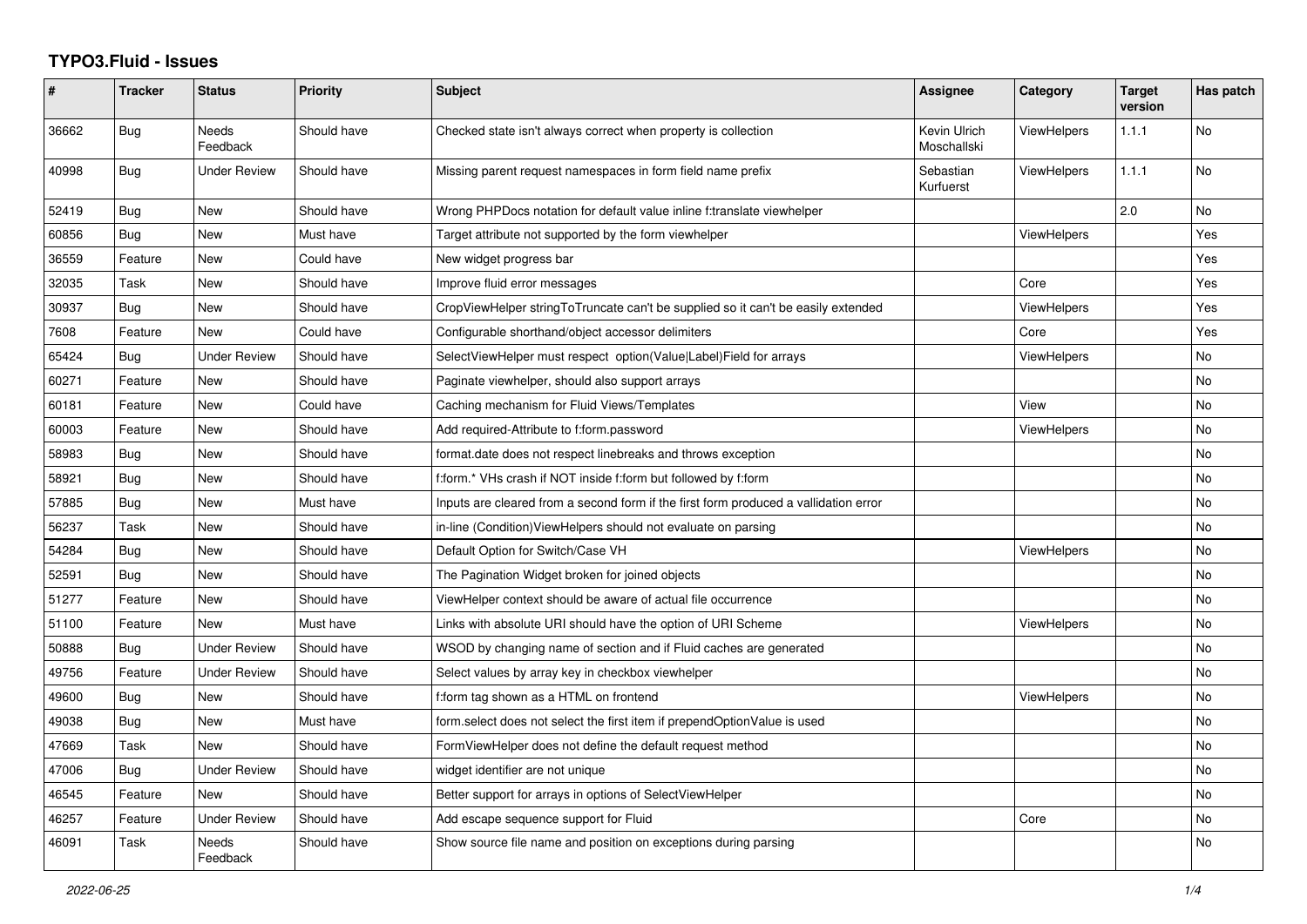| #     | <b>Tracker</b> | <b>Status</b>       | <b>Priority</b>      | <b>Subject</b>                                                                                              | <b>Assignee</b> | Category    | <b>Target</b><br>version | Has patch |
|-------|----------------|---------------------|----------------------|-------------------------------------------------------------------------------------------------------------|-----------------|-------------|--------------------------|-----------|
| 45394 | Task           | New                 | Should have          | Forwardport Unit test for standalone view                                                                   |                 | View        |                          | <b>No</b> |
| 45153 | Feature        | New                 | Should have          | f:be.menus.actionMenuItem - Detection of the current select option is insufficient                          |                 |             |                          | No        |
| 43072 | Task           | New                 | Should have          | Remove TOKENS for adding templates fallback in Backporter                                                   |                 | View        |                          | No        |
| 43071 | Task           | New                 | Should have          | Remove TOKENS for adding fallback teplates in B                                                             |                 |             |                          | No        |
| 42743 | Task           | New                 | Should have          | Remove inline style for hidden form fields                                                                  |                 |             |                          | No        |
| 42397 | Feature        | New                 | Should have          | Missing viewhelper for general links                                                                        |                 |             |                          | No        |
| 40081 | Feature        | New                 | Should have          | Allow assigned variables as keys in arrays                                                                  |                 |             |                          | No        |
| 40064 | Bug            | New                 | Must have            | Multiselect is not getting persisted                                                                        |                 | ViewHelpers |                          | No        |
| 39990 | Bug            | New                 | Should have          | Same form twice in one template: hidden fields for empty values are only rendered<br>once                   |                 | Core        |                          | No        |
| 39936 | Feature        | New                 | Should have          | registerTagAttribute should handle default values                                                           |                 | ViewHelpers |                          | <b>No</b> |
| 38369 | Bug            | New                 | Must have            | Resource ViewHelpers should not fall back to request package                                                |                 | View        |                          | No        |
| 38130 | Feature        | New                 | Should have          | Checkboxes and multiple select fields should have an assignable default value                               |                 |             |                          | No        |
| 37619 | Bug            | New                 | Should have          | Fatal Error when using variable in name attribute of Section ViewHelper                                     |                 | ViewHelpers |                          | No        |
| 36655 | Bug            | New                 | Should have          | <b>Pagination Links</b>                                                                                     |                 | Widgets     |                          | No        |
| 36410 | Feature        | New                 | Should have          | Allow templates to send arguments back to layout                                                            |                 | ViewHelpers |                          | No        |
| 34682 | Bug            | <b>Under Review</b> | Should have          | Radio Button missing checked on validation error                                                            |                 | ViewHelpers |                          | No        |
| 34309 | Task           | New                 | Could have           | Unknown ViewHelpers cause exception - should be handled more graceful                                       |                 | ViewHelpers |                          | No        |
| 33215 | Feature        | New                 | Should have          | RFC: Dynamic values in ObjectAccess paths                                                                   |                 |             |                          | <b>No</b> |
| 31955 | Feature        | New                 | Should have          | f:uri.widget                                                                                                |                 | Widgets     |                          | No        |
| 30555 | Feature        | New                 | Could have           | Make TagBuilder more extensible                                                                             |                 | Core        |                          | No        |
| 28554 | Bug            | New                 | Should have          | (v4) implement feature flag to disable caching                                                              |                 |             |                          | <b>No</b> |
| 28553 | Bug            | New                 | Should have          | improve XHProf test setup                                                                                   |                 |             |                          | No        |
| 28552 | Bug            | New                 | Should have          | (v5) write ViewHelper test for compiled run; adjust functional test to do two passes<br>(uncached & cached) |                 |             |                          | <b>No</b> |
| 28550 | Bug            | New                 | Should have          | (v4) make widgets cacheable, i.e. not implement childnodeaccess interface                                   |                 |             |                          | <b>No</b> |
| 28549 | <b>Bug</b>     | New                 | Should have          | make widgets cacheable, i.e. not implement childnodeaccess interface                                        |                 |             |                          | No        |
| 27607 | Bug            | New                 | Must have            | Make Fluid comparisons work when first element is STRING, second is NULL.                                   |                 | Core        |                          | No        |
| 26664 | Task           | New                 | Won't have this time | Clean up Form ViewHelpers                                                                                   |                 | ViewHelpers |                          | No        |
| 26658 | Task           | New                 | Won't have this time | Make Form ViewHelpers consistent                                                                            |                 | ViewHelpers |                          | No        |
| 10911 | Task           | New                 | Should have          | Tx_Fluid_ViewHelpers_Form_AbstractFormViewHelper->renderHiddenIdentityField<br>should be more reliable      |                 | ViewHelpers |                          | No        |
| 10472 | Feature        | New                 | Could have           | Fluid Standalone distribution                                                                               |                 | Core        |                          | No        |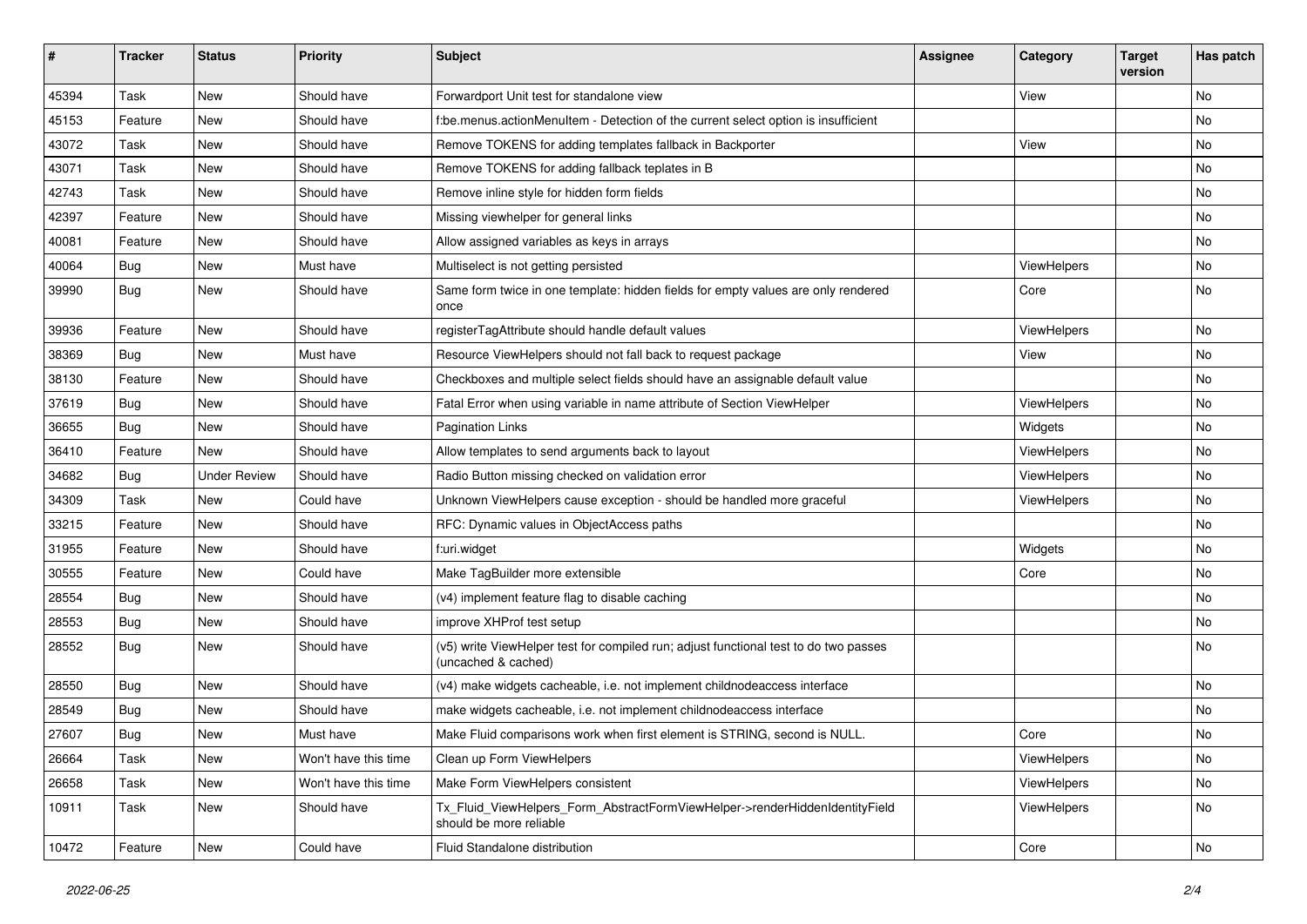| #     | <b>Tracker</b> | <b>Status</b>            | <b>Priority</b> | Subject                                                                                              | <b>Assignee</b>        | Category    | <b>Target</b><br>version | Has patch |
|-------|----------------|--------------------------|-----------------|------------------------------------------------------------------------------------------------------|------------------------|-------------|--------------------------|-----------|
| 8989  | Feature        | <b>Needs</b><br>Feedback | Could have      | Search path for fluid template files                                                                 |                        | View        |                          | <b>No</b> |
| 8648  | Bug            | New                      | Should have     | format.crop ViewHelper should support all features of the crop stdWrap function                      |                        | ViewHelpers |                          | No        |
| 5636  | Task           | <b>Under Review</b>      | Must have       | Form_RadioViewHelper and CheckBoxViewHelper miss check for existing object<br>before it is accessed. |                        |             |                          | No        |
| 3481  | Bug            | <b>New</b>               | Should have     | Use ViewHelperVariableContainer in PostParseFacet                                                    |                        | Core        |                          | No        |
| 3291  | Feature        | Needs<br>Feedback        | Should have     | Cacheable viewhelpers                                                                                |                        |             |                          | No        |
| 52536 | Bug            | <b>Under Review</b>      | Should have     | Errorclass not set if no property-attribute set                                                      |                        |             |                          |           |
| 48355 | Feature        | New                      | Could have      | Assign output of viewhelper to template variable for further processing.                             |                        |             |                          |           |
| 45345 | Feature        | Needs<br>Feedback        | Should have     | Easy to use comments for fluid that won't show in output                                             |                        |             |                          |           |
| 13045 | Bug            | New                      | Should have     | Entity decode of strings are different between if-conditions and output of variable                  |                        |             |                          |           |
| 9950  | Task           | New                      | Should have     | Binding to nested arrays impossible for form-elements                                                |                        | ViewHelpers |                          |           |
| 9514  | Feature        | New                      | Should have     | Support explicit Array Arguments for ViewHelpers                                                     |                        |             |                          |           |
| 4704  | Feature        | New                      | Should have     | Improve parsing exception messages                                                                   |                        | Core        |                          |           |
| 1907  | Feature        | New                      | Could have      | Default values for view helpers based on context                                                     |                        | Core        |                          |           |
| 51239 | Bug            | <b>Under Review</b>      | Must have       | AbstractViewHelper use incorrect method signature for "\$this->systemLogger->log()"                  | Adrian Föder           | Core        |                          | Yes       |
| 54195 | Task           | New                      | Should have     | Rename and move FormViewHelper's errorClass value, currently 'f3-form-error'                         | Adrian Föder           | ViewHelpers |                          | No        |
| 58862 | Bug            | <b>Needs</b><br>Feedback | Should have     | FormViewHelper doesn't accept NULL as value for \$arguments                                          | Bastian<br>Waidelich   | ViewHelpers |                          | Yes       |
| 59057 | Bug            | <b>Under Review</b>      | Must have       | Hidden empty value fields shoud be disabled when related field is disabled                           | Bastian<br>Waidelich   | ViewHelpers |                          | No        |
| 53806 | Bug            | <b>Under Review</b>      | Should have     | Paginate widget maximumNumberOfLinks rendering wrong number of links                                 | Bastian<br>Waidelich   | Widgets     |                          | No        |
| 55008 | Bug            | <b>Under Review</b>      | Should have     | Interceptors should be used in Partials                                                              | Christian Müller       |             |                          | No        |
| 33628 | <b>Bug</b>     | Needs<br>Feedback        | Must have       | Multicheckboxes (multiselect) for Collections don't work                                             | Christian Müller       | ViewHelpers |                          | No        |
| 3725  | Feature        | New                      | Could have      | <b>CSS Engine</b>                                                                                    | Christian Müller       | ViewHelpers |                          | No        |
| 37095 | Feature        | New                      | Should have     | It should be possible to set a different template on a Fluid TemplateView inside an<br>action        | Christopher<br>Hlubek  |             |                          | No        |
| 8491  | Task           | Needs<br>Feedback        | Should have     | link.action and uri.action differ in absolute argument                                               | Karsten<br>Dambekalns  | ViewHelpers |                          | No        |
| 52640 | Feature        | <b>Under Review</b>      | Should have     | Create an UnlessViewHelper as opposite to the IfViewHelper                                           | Marc Neuhaus           |             |                          | No        |
| 33551 | <b>Bug</b>     | New                      | Must have       | View helper values break out of a partial scope                                                      | Sebastian<br>Kurfuerst | Core        |                          | No        |